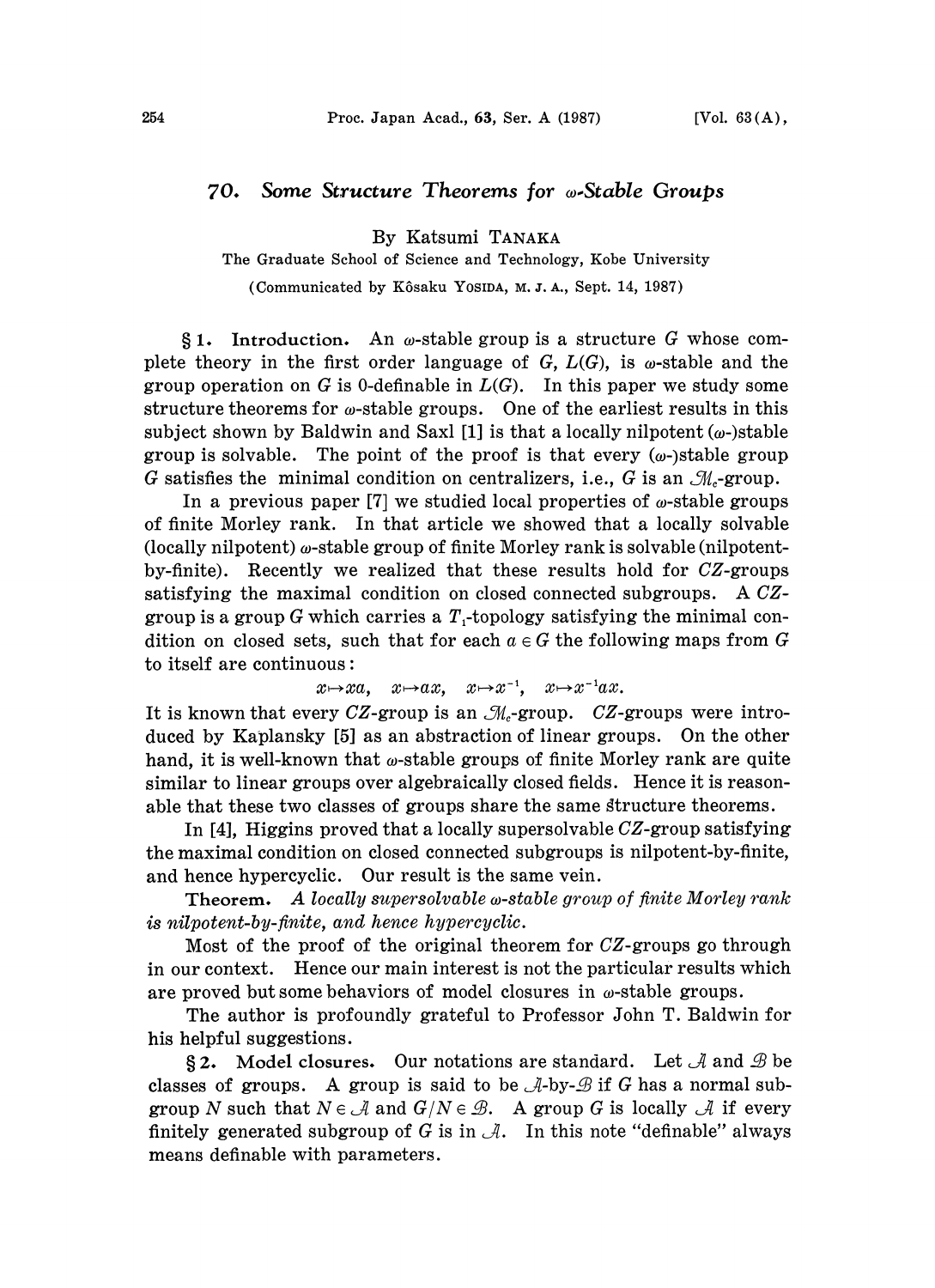Let G be an  $\omega$ -stable group and X a subset of G. Let  $\{H_i\}_{i\in I}$  be a collection of all definable subgroups of  $G$  including  $X$ . Define the model closure of X,  $\tilde{X}$ , by  $\bigcap_{i\in I}H_i$ . Then by the  $\omega$ -stable descending chain condition, there is a finite subset J of I such that  $\bigcap_{i\in I} H_i = \bigcap_{i\in J} H_i$ . Hence  $\tilde{X}$  is a definable subgroup of  $G$ . Obviously, every subset of  $G$  has a unique model closure. Denote by  $G^{\circ}$  the connected component of G. For the elementary properties of  $\omega$ -stable groups see [3]. The following are our key lemmas.

**Lemma 2.1.** Let G be an  $\omega$ -stable group, and H and K subgroups of G. If H is a normal subgroup of K, then  $\tilde{H}$  is a normal subgroup of  $\tilde{K}$ .

*Proof.* For each element a in K, we have  $H^a = H$  and they are included in  $\tilde{H}^a$ . Since  $\tilde{H}^a$  is definable, so is  $\bigcap_{a\in K}\tilde{H}^a$  by the w-stable descending chain condition. Hence H is included in  $\bigcap_{\alpha \in K} \tilde{H}^a$ . By the minimality of  $\tilde{H}$  we have  $\tilde{H}=\bigcap_{a\in K}\tilde{H}^a$ , i.e., the group K normalizes  $\tilde{H}$ . Since  $N_o(\tilde{H})$  is definable including K, it follows from the minimality of  $\tilde{K}$  that  $\tilde{K}$  is included in  $N_c(\tilde{H})$ . Hence  $\tilde{H}$  is a normal subgroup of  $\tilde{K}$ .

**Lemma 2.2.** Let A, B and C be subgroups of an  $\omega$ -stable group G. If C is a normal subgroup of G and  $[A, B] \subseteq C$ , then  $[\tilde{A}, \tilde{B}] \subseteq \tilde{C}$ .

*Proof.* Fix an element b in B. Let  $X_i = \{a \in \tilde{A} : [a, b] \in \tilde{C}\}\$ . Then it is easy to check that  $X_i$  is a definable subgroup. Since  $[A, B] \subseteq C$ , we have  $A\subseteq X_\delta\subseteq \tilde{A}$ . Hence  $X_\delta=\tilde{A}$ . So  $[\tilde{A},B]\subseteq \tilde{C}$ . Fix an element a in  $\tilde{A}$ . Let  $Y_a = \{b \in \tilde{B}: [a, b] \in \tilde{C}\}\$ . Then  $Y_a$  is also a definable subgroup. Since  $[\tilde{A}, B] \subseteq \tilde{C}$ , it follows that  $B \subseteq Y_a \subseteq \tilde{B}$ . Hence  $Y_a = \tilde{B}$ , so  $[\tilde{A}, \tilde{B}] \subseteq \tilde{C}$ .

In Lemma 2.2, moreover if G has finite Morley rank and if  $[A, B]=C$ then  $[\tilde{A}, \tilde{B}]=\tilde{C}$ . This is a consequence of Zil'ber's indecomposability theorem. Also the superstable version can be found in [2]. The next lemma follows from Lemma 2.2, and this generalizes [9; Lemma 1].

**Lemma 2.3.** Let G be an  $\omega$ -stable group, H a subgroup of G. Then (i) H is solvable of derived length  $d$  if and only if  $\tilde{H}$  is.

(ii)  $H$  is nilpotent of class c if and only if  $\tilde{H}$  is.

3. Structure theorems. The following lemma is convenient.

Lemma 3.1. Let G be an  $\omega$ -stable group and N $\triangleleft M$  subgroups of G. If  $M/N$  is finite, then so is  $\widetilde{M}/\widetilde{N}$ .

*Proof.* By Lemma 2.1,  $\tilde{N}$  is a normal subgroup of  $\tilde{M}$ . Let  $M = \langle a_1, a_2 \rangle$  $\ldots, a_n \rangle N$ . Then  $\langle a_1, \ldots, a_n \rangle \tilde{N}$  is definable and includes M, so  $|\tilde{M}/\tilde{N}| \leq$  $\mid M/N \mid.$ 

Definition. A group  $G$  is said to be *supersolvable* if  $G$  has a normal series whose factors are cyclic.

Lemma 3.2. A locally supersolvable  $\omega$ -stable group of finite Morley rank is "locally nilpotent"-by-"locally finite abelian".

**Proof.** Let G be a locally supersolvable  $\omega$ -stable group of finite Morley rank. Since G has finite Morley rank, we can choose a finitely generated subgroup X of G such that  $\tilde{X}^{\circ}$  is a maximal member of the collection of all  $\tilde{Y}^{\circ}$  with Y a finitely generated subgroup of G.

Claim 1.  $\tilde{X}^{\circ} \triangleleft G$ .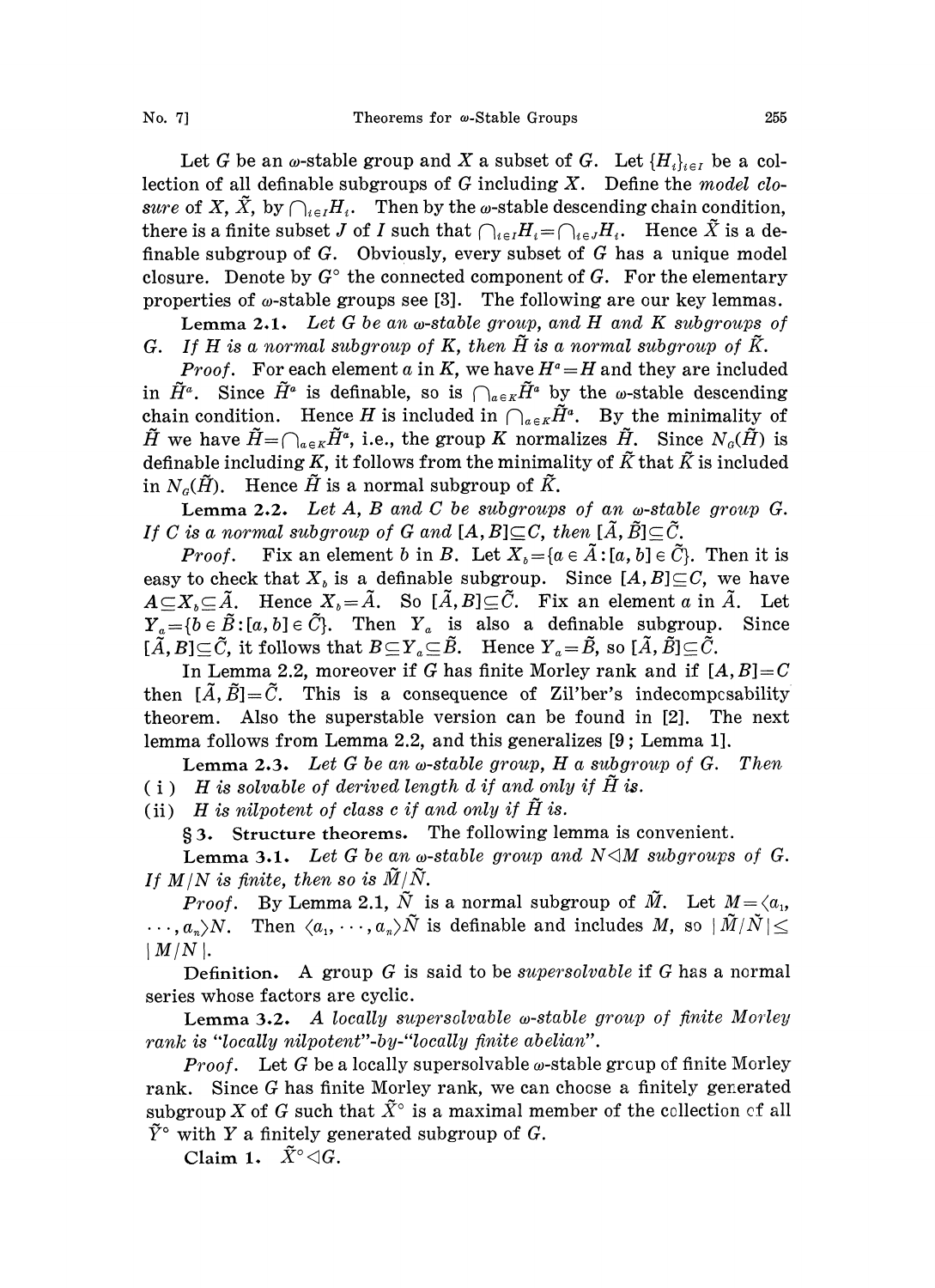256 **K. Тамака** [Vol. 63(A),

For all  $g \in G$ , we have  $\langle \widetilde{g}, X \rangle^\circ = \widetilde{X}^\circ$  and so  $(\widetilde{X}^\circ)^g = \widetilde{X}^\circ$ . Claim 2.  $G/\tilde{X}^{\circ}$  is locally finite. Suppose that  $Y/\tilde{X}^{\circ}$  is finitely generated, say

$$
Y/\tilde X^\circ \!=\! \langle y_1 \tilde X^\circ, \cdot \cdot \cdot, y_n \tilde X^\circ \rangle.
$$

Let  $Z = \{y_1, \dots, y_n\} \cup X$ . By the maximality of  $\tilde{X}^{\circ}$ , we have  $\tilde{Z}^{\circ} = \tilde{X}^{\circ}$ . So  $\widetilde{Z}/\widetilde{X}^{\circ}$  is finite. Hence  $Y/\widetilde{X}^{\circ}$  is finite.

Since every supersolvable group is nilpotent-by-finite,  $\tilde{X}^{\circ}$  is nilpotent by Lemma 2.3 and 3.1.

Claim 3. G' is locally nilpotent.

If S is a finite subset of  $G'$  there is a finitely generated subgroup  $T$  of G such that  $S \subseteq T'$ . However, since G is locally supersolvable, T is supersolvable and so  $T'$  is nilpotent.

Thus  $\tilde{X}^{\circ}G'$  is locally nilpotent as in [6; 2.31]. Obviously  $\tilde{X}^{\circ}G'\triangleleft G$  and  $G/\tilde{X}$ <sup>o</sup> $G'$  is abelian. Finally  $G/\tilde{X}$ <sup>o</sup> $G'$  is a homomorphic image of  $G/\tilde{X}$ <sup>o</sup> and so is locally finite.

Theorem. A locally supersolvable  $\omega$ -stable group of finite Morley rank is nilpotent-by-finite, and hence hypercyclic.

Proof. A locally supersolvable group which is nilpotent-by-finite is necessarily hypercyclic (see [8]).

Let G be a counterexample with minimal (Morley rank, degree) in the lexicographic order. Then G is connected. If not,  $G^{\circ}$  is nilpotent-by-finite, and so is  $G$ . Without loss of generality we can assume that  $G$  is centerless. By Lemma 3.2 the group  $G'$  is locally nilpotent and hence by [7; Theorem B], is hypercentral. Thus since  $G' \neq 1$ ,  $Z(G') \neq 1$ . Since  $Z(G)=1$ , we have  $G \supset C<sub>a</sub>(Z(G')) \supseteq G' \neq 1$ .

Since every stable group satisfies the maximal condition on centralizers (the maximal and minimal conditions on centralizers are equivalant for all groups), we may choose  $C$  to be a maximal member of the collection of proper centralizers,  $C^*$ , in G of abelian subgroup of G such that  $C^* \supseteq G'$ . From above we see that this collection is non-empty. Since  $C\subset G$ , we have that C is nilpotent-by-finite. Since  $C\square G'$  we have  $C\square G$ , and since C centralizes an abelian subgroup we have  $Z(C) \neq 1$ .

Consider a finitely generated subgroup of  $G/C$ , say for instance  $\langle x,C, \rangle$  $\langle x_1, \ldots, x_nC \rangle = \langle x_1, \ldots, x_n \rangle C/C.$  Let  $\langle x_1, \ldots, x_n \rangle = X$ .

Claim. XC is hypercyclic.

Since C is nilpotent-by-finite, so  $C^{\circ}$  is nilpotent. Also,  $C^{\circ} \triangleleft G$ , since  $C \triangleleft G$ . Clearly  $XC/C^{\circ}$  is finitely generated so by [8; 11.19] the group XC is hypercyclic.

Now a hypercyclic group has a hypercyclic series including arbitrary normal subgroup. Note that  $Z(C) \triangleleft XC$ . It follows in similar way to [4; Theorem C] that  $Z(C)$  is neither torsion-free nor torsion. This contradiction completes the proof.